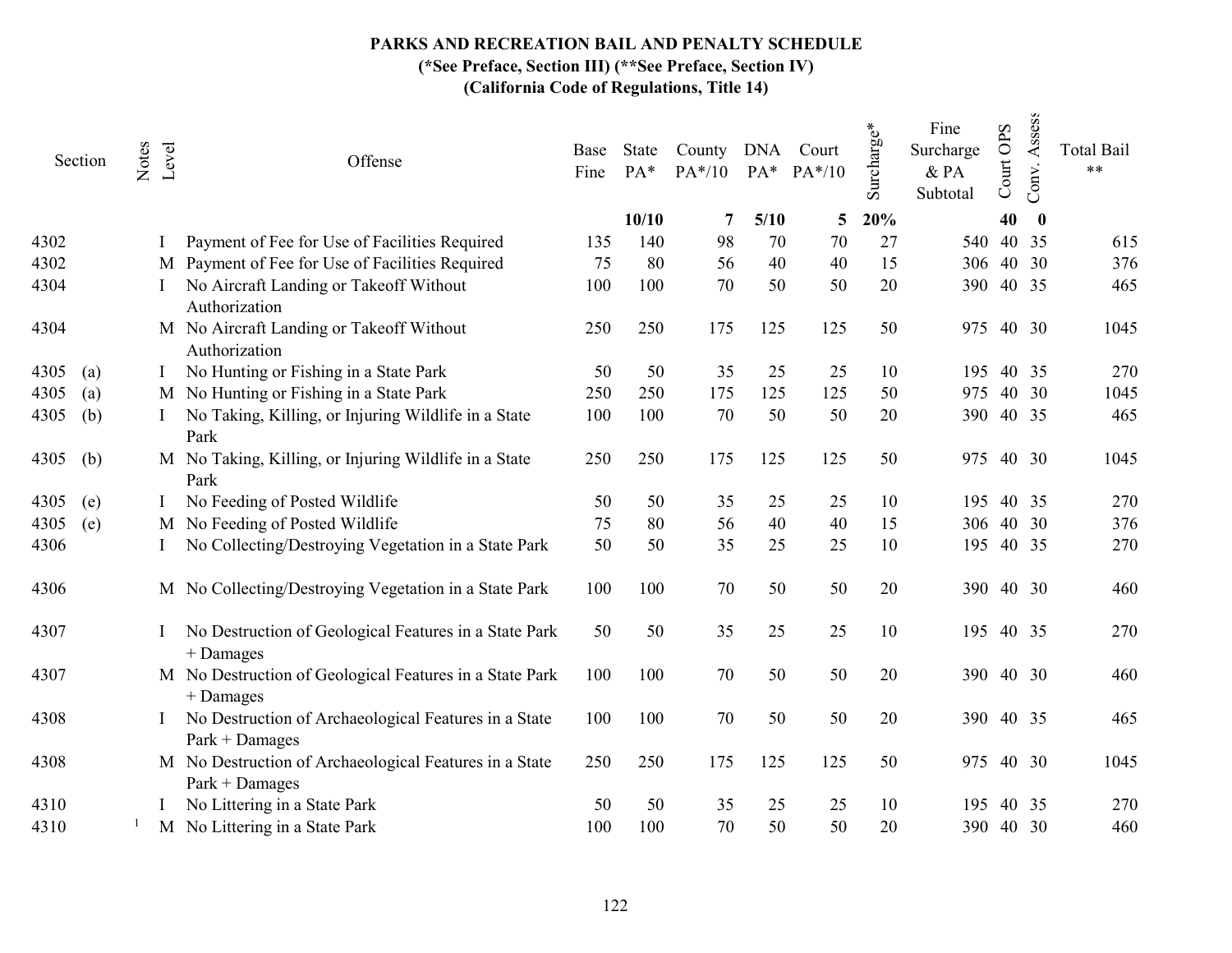|      | Section | Notes | Level | Offense                                                   | Base<br>Fine | State<br>PA* | County DNA Court<br>$PA*/10$ | $PA*$      | $PA*/10$ | Surcharge* | Fine<br>Surcharge<br>& PA<br>Subtotal | Court OPS | Assess<br>Conv.           | <b>Total Bail</b><br>$**$ |
|------|---------|-------|-------|-----------------------------------------------------------|--------------|--------------|------------------------------|------------|----------|------------|---------------------------------------|-----------|---------------------------|---------------------------|
| 4311 | (a)     |       |       | No Fires Except in Appropriate Stove/                     | 50           | 10/10<br>50  | 7<br>35                      | 5/10<br>25 | 5<br>25  | 20%<br>10  | 195                                   | 40        | $\boldsymbol{0}$<br>40 35 | 270                       |
|      |         |       |       | Fireplaces                                                |              |              |                              |            |          |            |                                       |           |                           |                           |
| 4311 | (a)     |       |       | M No Fires Except in Appropriate Stove/<br>Fireplaces     | 100          | 100          | 70                           | 50         | 50       | 20         | 390                                   |           | 40 30                     | 460                       |
| 4311 | (b)     |       |       | No Unsafe Fires                                           | 100          | 100          | 70                           | 50         | 50       | 20         | 390                                   |           | 40 35                     | 465                       |
| 4311 | (b)     |       | M     | No Unsafe Fires                                           | 500          | 500          | 350                          | 250        | 250      | 100        | 1950                                  |           | 40 30                     | 2020                      |
| 4311 | (c)     |       |       | No Fire or Smoking Where Posted                           | 100          | 100          | 70                           | 50         | 50       | 20         | 390                                   |           | 40 35                     | 465                       |
| 4311 | (c)     |       |       | M No Fire or Smoking Where Posted                         | 250          | 250          | 175                          | 125        | 125      | 50         | 975                                   |           | 40 30                     | 1045                      |
| 4312 | (a,b,d) |       |       | No Dog or Animal Running Loose                            | 35           | 40           | 28                           | 20         | 20       | 7          | 150                                   |           | 40 35                     | 225                       |
| 4312 | (a,b,d) |       |       | M No Dog or Animal Running Loose                          | 75           | 80           | 56                           | 40         | 40       | 15         | 306 40 30                             |           |                           | 376                       |
| 4312 | (c)     |       |       | Keeping Noisy, Vicious, or Dangerous Dogs or<br>Animals   | 100          | 100          | 70                           | 50         | 50       | 20         | 390                                   |           | 40 35                     | 465                       |
| 4312 | (c)     |       |       | M Keeping Noisy, Vicious, or Dangerous Dogs or<br>Animals | 250          | 250          | 175                          | 125        | 125      | 50         | 975                                   |           | 40 30                     | 1045                      |
| 4312 | (e)     |       |       | No Dogs or Cats in Area Unless on a Leash                 | 50           | 50           | 35                           | 25         | 25       | 10         | 195                                   |           | 40 35                     | 270                       |
| 4312 | (e)     |       |       | M No Dogs or Cats in Area Unless on a Leash               | 100          | 100          | 70                           | 50         | 50       | 20         | 390                                   |           | 40 30                     | 460                       |
| 4312 | (f)     |       |       | No Animals in a Unit Except Under Control                 | 35           | 40           | 28                           | 20         | 20       | 7          | 150                                   |           | 40 35                     | 225                       |
| 4312 | (f)     |       |       | M No Animals in a Unit Except Under Control               | 75           | 80           | 56                           | 40         | 40       | 15         | 306                                   |           | 40 30                     | 376                       |
| 4312 | (h)     |       |       | No Grazing Without Authorization + \$30 Per<br>Head       | 50           | 50           | 35                           | 25         | 25       | 10         | 195                                   |           | 40 35                     | 270                       |
| 4312 | (h)     |       |       | M No Grazing Without Authorization $+$ \$30 Per<br>Head   | 100          | 100          | 70                           | 50         | 50       | 20         | 390                                   |           | 40 30                     | 460                       |
| 4313 |         |       |       | No Weapons or Traps Except Where<br>Authorized            | 100          | 100          | 70                           | 50         | 50       | 20         | 390                                   |           | 40 35                     | 465                       |
| 4313 |         |       |       | M No Weapons or Traps Except Where<br>Authorized          | 250          | 250          | 175                          | 125        | 125      | 50         | 975                                   |           | 40 30                     | 1045                      |
| 4314 |         |       |       | No Fireworks Allowed                                      | 50           | 50           | 35                           | 25         | 25       | 10         | 195                                   |           | 40 35                     | 270                       |
| 4314 |         |       |       | M No Fireworks Allowed                                    | 100          | 100          | 70                           | 50         | 50       | 20         | 390                                   |           | 40 30                     | 460                       |
|      |         |       |       |                                                           |              |              |                              |            |          |            |                                       |           |                           |                           |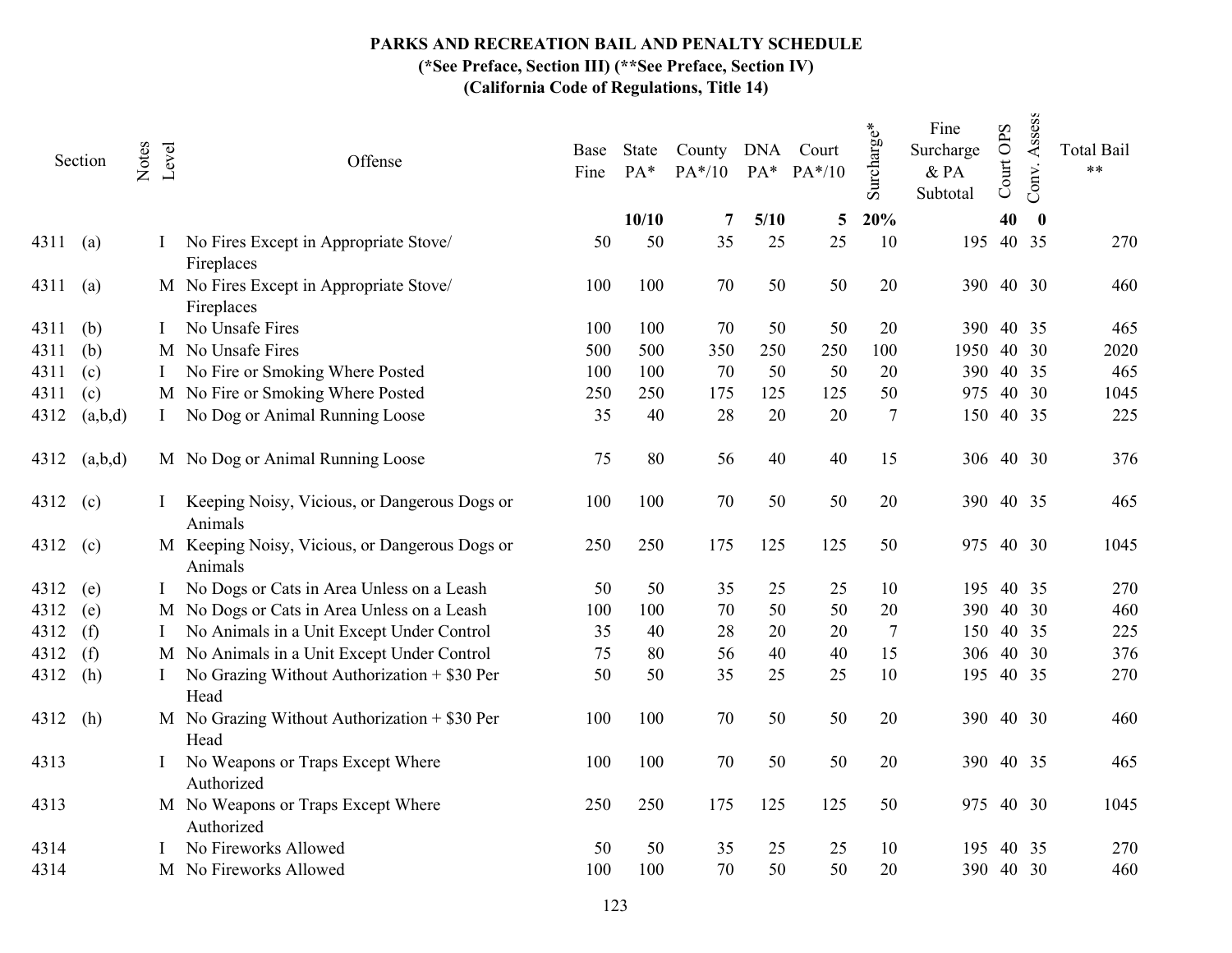# PARKS AND RECREATION BAIL AND PENALTY SCHEDULE

(\*See Preface, Section III) (\*\*See Preface, Section IV)

|      | Section | Notes | Level | Offense                                                                   | Base<br>Fine | State<br>PA* | County DNA Court<br>$PA*/10$ | $PA*$      | $PA*/10$ | Surcharge* | Fine<br>Surcharge<br>$&$ PA<br>Subtotal | Court OPS | Assess<br>Conv.           | <b>Total Bail</b><br>$***$ |
|------|---------|-------|-------|---------------------------------------------------------------------------|--------------|--------------|------------------------------|------------|----------|------------|-----------------------------------------|-----------|---------------------------|----------------------------|
| 4316 |         |       |       | No Photography/Filming for Commercial Purposes                            | 100          | 10/10<br>100 | 7<br>70                      | 5/10<br>50 | 5<br>50  | 20%<br>20  | 390                                     | 40        | $\boldsymbol{0}$<br>40 35 | 465                        |
|      |         |       |       | Without Authorization                                                     |              |              |                              |            |          |            |                                         |           |                           |                            |
| 4316 |         |       |       | M No Photography/Filming for Commercial Purposes<br>Without Authorization | 500          | 500          | 350                          | 250        | 250      | 100        | 1950                                    |           | 40 30                     | 2020                       |
| 4317 |         |       |       | No Juvenile Shall Violate Posted Curfew Hours                             | 35           | 40           | 28                           | 20         | 20       | 7          | 150                                     |           | 40 35                     | 225                        |
| 4317 |         |       | M     | No Juvenile Shall Violate Posted Curfew Hours                             | 75           | 80           | 56                           | 40         | 40       | 15         | 306                                     |           | 40 30                     | 376                        |
| 4318 |         |       |       | No Loitering About Park Restrooms,<br>Showers, etc.                       | 100          | 100          | 70                           | 50         | 50       | 20         | 390 40 35                               |           |                           | 465                        |
| 4318 |         |       |       | M No Loitering About Park Restrooms,<br>Showers, etc.                     | 250          | 250          | 175                          | 125        | 125      | 50         | 975                                     | 40 30     |                           | 1045                       |
| 4319 |         |       |       | No Dangerous Recreational Activities                                      | 35           | 40           | 28                           | 20         | 20       | 7          | 150                                     |           | 40 35                     | 225                        |
| 4319 |         |       |       | M No Dangerous Recreational Activities                                    | 75           | 80           | 56                           | 40         | 40       | 15         | 306                                     |           | 40 30                     | 376                        |
| 4320 | (a)     |       |       | Observation of Quiet Hours Required                                       | 50           | 50           | 35                           | 25         | 25       | 10         | 195                                     |           | 40 35                     | 270                        |
| 4320 | (a)     |       |       | M Observation of Quiet Hours Required                                     | 100          | 100          | 70                           | 50         | 50       | 20         | 390                                     |           | 40 30                     | 460                        |
| 4320 | (b)     |       |       | No Outside Machinery Operated Without<br>Permission                       | 50           | 50           | 35                           | 25         | 25       | 10         | 195                                     |           | 40 35                     | 270                        |
| 4320 | (b)     |       |       | M No Outside Machinery Operated Without<br>Permission                     | 100          | 100          | 70                           | 50         | 50       | 20         | 390                                     |           | 40 30                     | 460                        |
| 4320 | (c)     |       |       | No Noisy Disturbance During Specified<br>Hours                            | 35           | 40           | 28                           | 20         | 20       | 7          | 150                                     |           | 40 35                     | 225                        |
| 4320 | (c)     |       |       | M No Noisy Disturbance During Specified<br>Hours                          | 75           | 80           | 56                           | 40         | 40       | 15         | 306                                     |           | 40 30                     | 376                        |
| 4321 |         |       |       | Restrictions on Assembly                                                  | 50           | 50           | 35                           | 25         | 25       | 10         | 195                                     |           | 40 35                     | 270                        |
| 4321 |         |       | M     | <b>Restrictions on Assembly</b>                                           | 100          | 100          | 70                           | 50         | 50       | 20         | 390                                     |           | 40 30                     | 460                        |
| 4322 |         |       |       | No Nudity Except Where Authorized                                         | 50           | 50           | 35                           | 25         | 25       | 10         | 195                                     |           | 40 35                     | 270                        |
| 4322 |         |       |       | M No Nudity Except Where Authorized                                       | 100          | 100          | 70                           | 50         | 50       | 20         | 390                                     |           | 40 30                     | 460                        |
| 4323 | (a)     |       |       | Restrictions on Recreational Equipment                                    | 35           | 40           | 28                           | 20         | 20       | 7          | 150                                     |           | 40 35                     | 225                        |
| 4323 | (a)     |       |       | M Restrictions on Recreational Equipment                                  | 75           | 80           | 56                           | 40         | 40       | 15         | 306                                     |           | 40 30                     | 376                        |
| 4323 | (b)     |       |       | Restrictions on Food Storage                                              | 50           | 50           | 35                           | 25         | 25       | 10         | 195                                     |           | 40 35                     | 270                        |
| 4323 | (b)     |       |       | M Restrictions on Food Storage                                            | 100          | 100          | 70                           | 50         | 50       | 20         | 390                                     |           | 40 30                     | 460                        |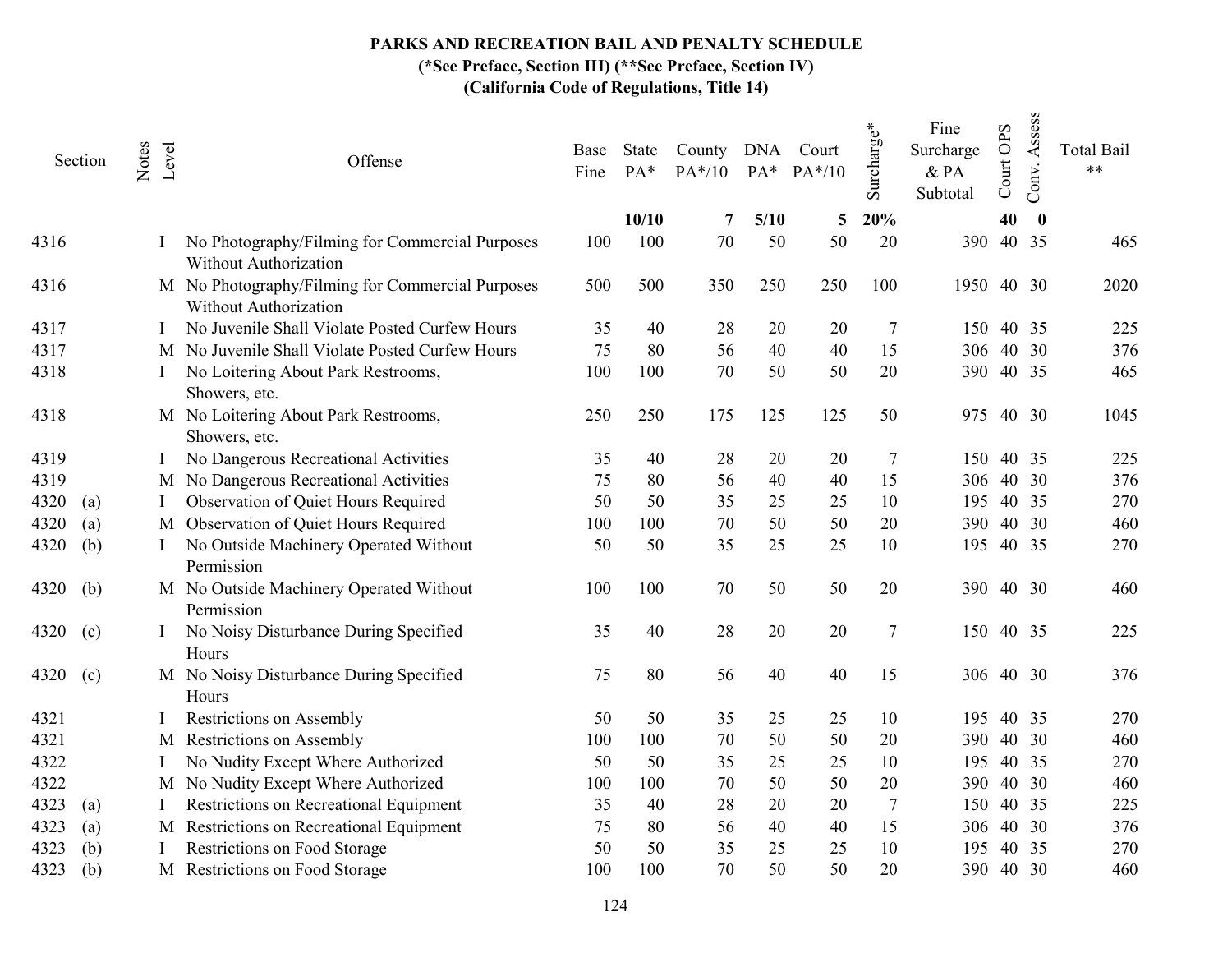|      | Section | Notes    | Level | Offense                                                    | Base<br>Fine | State<br>PA* | County DNA Court<br>$PA*/10$ |      | $PA^*$ $PA^*/10$  | Surcharge* | Fine<br>Surcharge<br>$\&$ PA<br>Subtotal | Court OPS | Assess<br>Conv.  | <b>Total Bail</b><br>$***$ |
|------|---------|----------|-------|------------------------------------------------------------|--------------|--------------|------------------------------|------|-------------------|------------|------------------------------------------|-----------|------------------|----------------------------|
|      |         |          |       |                                                            |              | 10/10        | 7                            | 5/10 | 5                 | 20%        |                                          | 40        | $\boldsymbol{0}$ |                            |
| 4323 | (c)     |          |       | Restrictions on Tents on Beaches                           | 35           | 40           | 28                           | 20   | 20                | 7          | 150                                      |           | 40 35            | 225                        |
| 4323 | (c)     |          | M     | Restrictions on Tents on Beaches                           | 75           | 80           | 56                           | 40   | 40                | 15         | 306                                      |           | 40 30            | 376                        |
| 4324 | $(a-c)$ | $\bf{l}$ |       | Requirements for Sanitation                                | 50           | 50           | 35                           | 25   | 25                | 10         | 195                                      |           | 40 35            | 270                        |
| 4324 | $(a-c)$ |          |       | M Requirements for Sanitation                              | 100          | 100          | 70                           | 50   | 50                | 20         | 390                                      |           | 40 30            | 460                        |
| 4326 |         |          |       | Violation of Posted Orders/Special Permits<br>Prohibited   | 50           | 50           | 35                           | 25   | 25                | 10         | 195                                      |           | 40 35            | 270                        |
| 4326 |         |          |       | M Violation of Posted Orders/Special Permits<br>Prohibited | 100          | 100          | 70                           | 50   | 50                | 20         | 390                                      |           | 40 30            | 460                        |
| 4330 |         |          |       | Restrictions for Use of Pesticides                         | 100          | 100          | 70                           | 50   | 50                | 20         | 390                                      |           | 40 35            | 465                        |
| 4330 |         |          | M     | Restrictions for Use of Pesticides                         | 500          | 500          | 350                          | 250  | 250               | 100        | 1950                                     |           | 40 30            | 2020                       |
| 4331 |         | I        |       | No Soliciting Without Authorization                        | 50           | 50           | 35                           | 25   | 25                | 10         | 195                                      |           | 40 35            | 270                        |
| 4331 |         |          |       | M No Soliciting Without Authorization                      | 100          | 100          | 70                           | 50   | 50                | 20         | 390                                      |           | 40 30            | 460                        |
| 4333 |         |          |       | Restriction of Glass Containers Except as<br>Authorized    | 50           | 50           | 35                           | 25   | 25                | 10         | 195                                      |           | 40 35            | 270                        |
| 4333 |         |          |       | M Restriction of Glass Containers Except as<br>Authorized  | 100          | 100          | 70                           | 50   | 50                | 20         | 390                                      |           | 40 30            | 460                        |
| 4351 |         |          |       | Restrictions in State Wilderness/Natural<br>Preserves      | 100          | 100          | 70                           | 50   | 50                | 20         | 390                                      |           | 40 35            | 465                        |
| 4351 |         |          |       | M Restrictions in State Wilderness/Natural<br>Preserves    | 500          | 500          | 350                          | 250  | 250               | 100        | 1950                                     |           | 40 30            | 2020                       |
| 4352 |         |          |       | No Off-Highway Vehicles/Snowmobiles<br>Unless Authorized   | 50           | 50           | 35                           | 25   | 25                | 10         | 195                                      |           | 40 35            | 270                        |
| 4352 |         |          |       | M No Off-Highway Vehicles/Snowmobiles<br>Unless Authorized | 100          | 100          | 70                           | 50   | 50                | 20         | 390                                      |           | 40 30            | 460                        |
| 4353 |         |          |       | No Violations of Posted Speed Limits                       |              |              |                              |      | [See Speed Chart] |            |                                          |           | 40 35            | 75                         |
| 4353 |         |          |       | M No Violations of Posted Speed Limits                     |              |              |                              |      | [See Speed Chart] |            |                                          |           | 40 30            | 70                         |
| 4354 |         |          |       | No Vehicle Operations That Endanger<br>Persons/Animals     | 50           | 50           | 35                           | 25   | 25                | 10         | 195                                      |           | 40 35            | 270                        |
| 4354 |         |          |       | M No Vehicle Operations That Endanger<br>Persons/Animals   | 100          | 100          | 70                           | 50   | 50                | 20         | 390                                      |           | 40 30            | 460                        |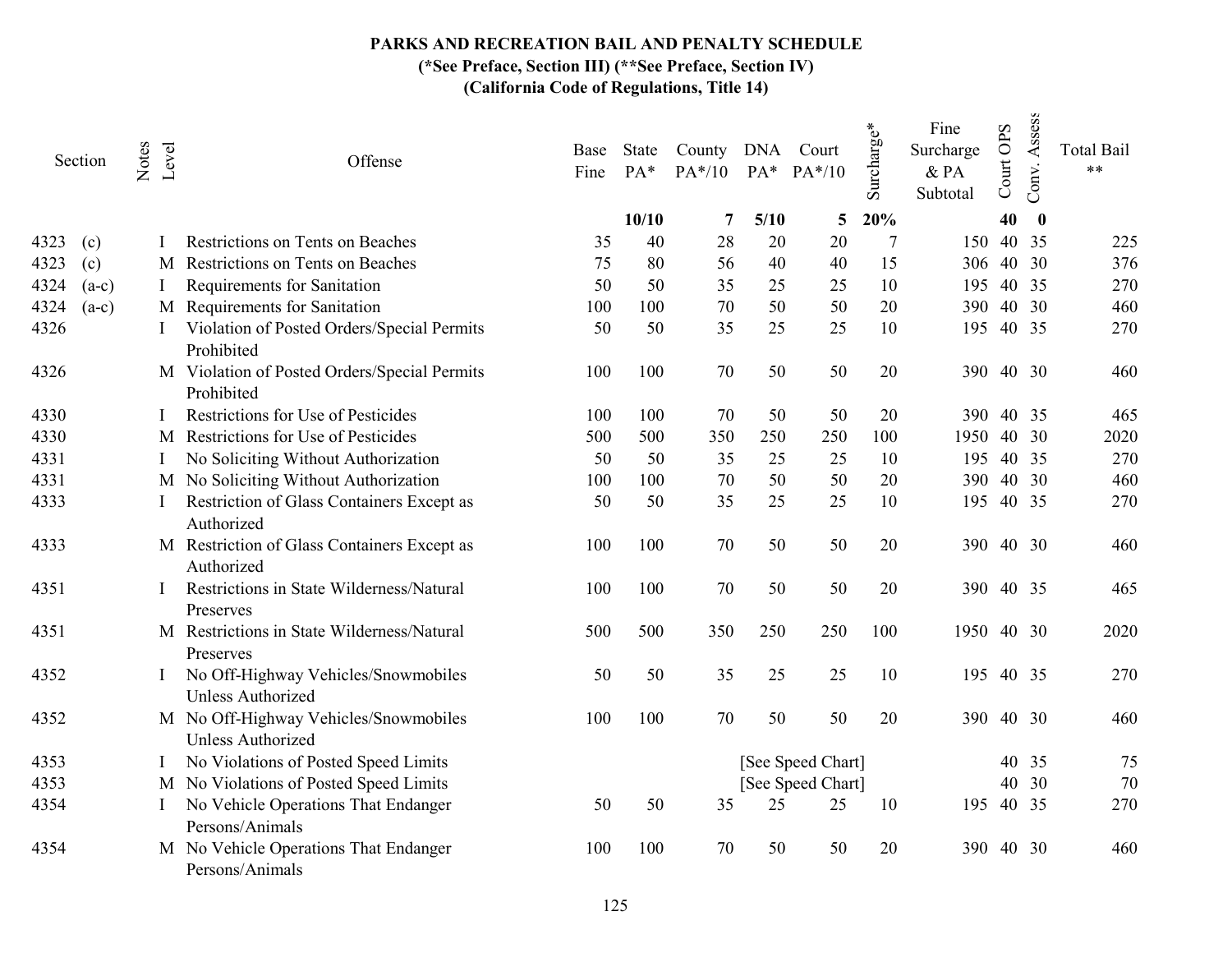|      | Section | Notes<br>Level | Offense                                                      | Base<br>Fine | State<br>PA* | County DNA Court<br>$PA*/10$ | $PA*$ | $PA*/10$ | Surcharge* | Fine<br>Surcharge<br>& PA<br>Subtotal | Court OPS | Assess<br>Conv. | <b>Total Bail</b><br>$**$ |
|------|---------|----------------|--------------------------------------------------------------|--------------|--------------|------------------------------|-------|----------|------------|---------------------------------------|-----------|-----------------|---------------------------|
|      |         |                |                                                              |              | 10/10        | 7                            | 5/10  | 5        | 20%        |                                       | 40        | $\bf{0}$        |                           |
| 4355 |         |                | Restrictions on Vehicle Operation                            | 50           | 50           | 35                           | 25    | 25       | 10         | 195                                   |           | 40 35           | 270                       |
| 4355 |         | M              | Restrictions on Vehicle Operation                            | 75           | 80           | 56                           | 40    | 40       | 15         | 306                                   |           | 40 30           | 376                       |
| 4357 |         |                | License Requirements to Operate Vehicle                      | 50           | 50           | 35                           | 25    | 25       | 10         | 195                                   |           | 40 35           | 270                       |
| 4357 |         |                | M License Requirements to Operate Vehicle                    | 75           | 80           | 56                           | 40    | 40       | 15         | 306                                   | 40        | 30              | 376                       |
| 4359 | (b)     |                | No Horses/Pack Animals Except in<br>Designated Areas         | 50           | 50           | 35                           | 25    | 25       | 10         | 195                                   |           | 40 35           | 270                       |
| 4359 | (b)     |                | M No Horses/Pack Animals Except in<br>Designated Areas       | 75           | 80           | 56                           | 40    | 40       | 15         |                                       | 306 40 30 |                 | 376                       |
| 4359 | (c)     |                | No Riding Horses/Pack Animals in<br><b>Reckless Manner</b>   | 50           | 50           | 35                           | 25    | 25       | 10         | 195                                   |           | 40 35           | 270                       |
| 4359 | (c)     |                | M No Riding Horses/Pack Animals in<br><b>Reckless Manner</b> | 100          | 100          | 70                           | 50    | 50       | 20         | 390                                   |           | 40 30           | 460                       |
| 4359 | (e)     |                | Gate Requirements When Riding                                | 35           | 40           | 28                           | 20    | 20       | 7          | 150                                   |           | 40 35           | 225                       |
| 4359 | (e)     |                | M Gate Requirements When Riding                              | 75           | 80           | 56                           | 40    | 40       | 15         | 306                                   |           | 40 30           | 376                       |
| 4360 |         |                | Regulations for Operation of Bicycles                        | 50           | 50           | 35                           | 25    | 25       | 10         | 195                                   |           | 40 35           | 270                       |
| 4360 |         | M              | Regulations for Operation of Bicycles                        | 75           | 80           | 56                           | 40    | 40       | 15         | 306                                   |           | 40 30           | 376                       |
| 4451 | (a)     |                | Camping in Designated Areas Only                             | 35           | 40           | 28                           | 20    | 20       | $\tau$     | 150                                   |           | 40 35           | 225                       |
| 4451 | (a)     |                | M Camping in Designated Areas Only                           | 75           | 80           | 56                           | 40    | 40       | 15         | 306                                   |           | 40 30           | 376                       |
| 4452 |         |                | Limits on Number Occupying Camp Sites;<br>per Extra          | 35           | 40           | 28                           | 20    | 20       | 7          | 150                                   |           | 40 35           | 225                       |
| 4452 |         |                | M Limits on Number Occupying Camp Sites;<br>per Extra        | 75           | 80           | 56                           | 40    | 40       | 15         |                                       | 306 40 30 |                 | 376                       |
| 4453 |         |                | Camping Fees Due at Certain Times                            | 35           | 40           | $28\,$                       | 20    | 20       | $\tau$     | 150                                   |           | 40 35           | 225                       |
| 4453 |         | M              | Camping Fees Due at Certain Times                            | 75           | 80           | 56                           | 40    | 40       | 15         | 306                                   |           | 40 30           | 376                       |
| 4454 |         |                | Occupancy Authorized Only After Fees<br>Are Paid             | 35           | 40           | 28                           | 20    | 20       | 7          | 150                                   |           | 40 35           | 225                       |
| 4454 |         |                | M Occupancy Authorized Only After Fees<br>Are Paid           | 75           | 80           | 56                           | 40    | 40       | 15         |                                       | 306 40 30 |                 | 376                       |
| 4455 |         |                | Camping Time Limits-Days per Year                            | 35           | 40           | 28                           | 20    | 20       | 7          | 150                                   |           | 40 35           | 225                       |
| 4455 |         | M              | Camping Time Limits-Days per Year                            | 75           | 80           | 56                           | 40    | 40       | 15         |                                       | 306 40 30 |                 | 376                       |
|      |         |                |                                                              |              |              |                              |       |          |            |                                       |           |                 |                           |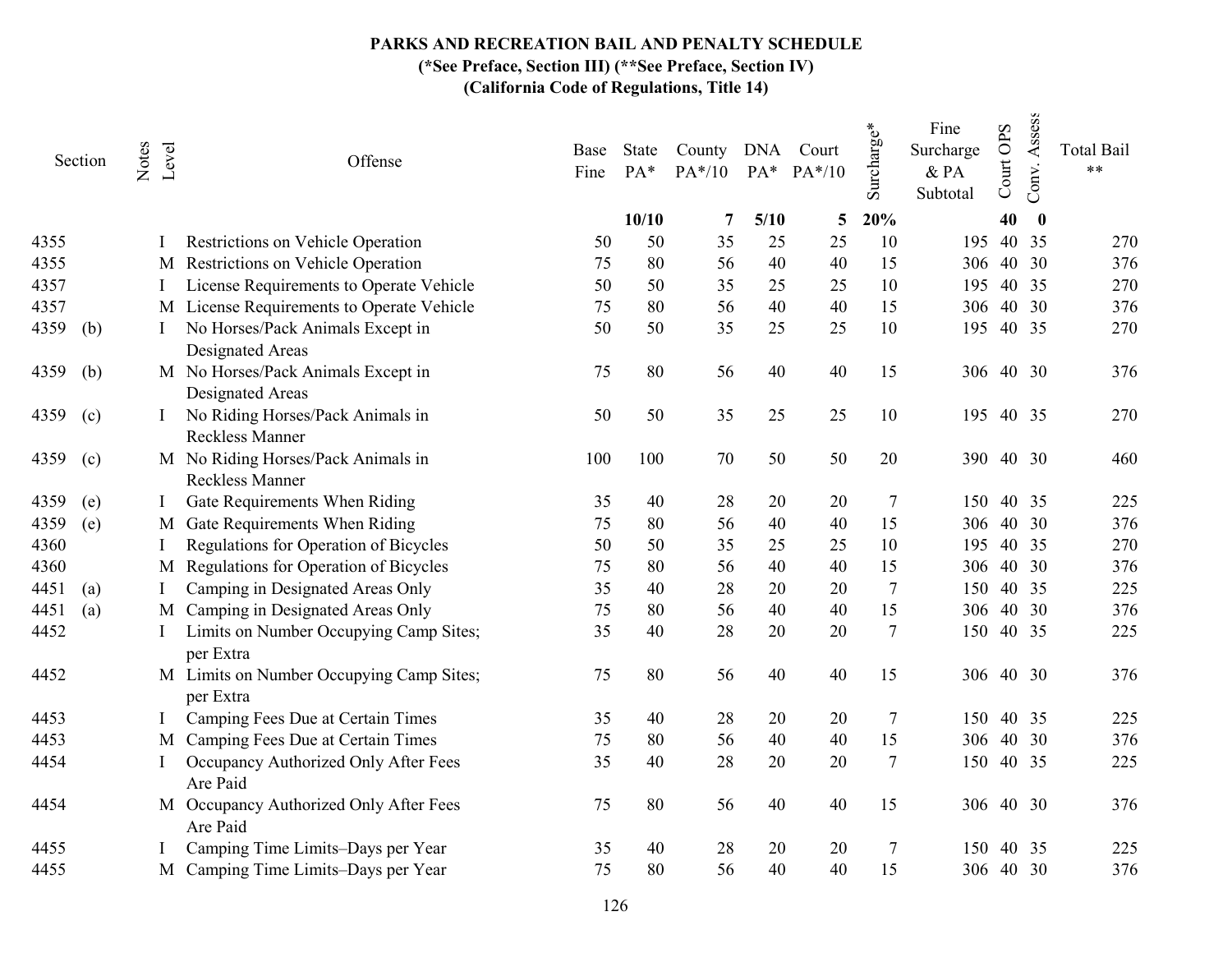|      | Section | Notes | Level | Offense                                                               | Base<br>Fine | State<br>$PA*$ | County DNA Court<br>$PA*/10$ | $PA*$ | $PA*/10$ | Surcharge*     | Fine<br>Surcharge<br>$&$ PA<br>Subtotal | Court OPS | Assess<br>Conv.  | <b>Total Bail</b><br>$**$ |
|------|---------|-------|-------|-----------------------------------------------------------------------|--------------|----------------|------------------------------|-------|----------|----------------|-----------------------------------------|-----------|------------------|---------------------------|
|      |         |       |       |                                                                       |              | 10/10          | 7                            | 5/10  | 5        | 20%            |                                         | 40        | $\boldsymbol{0}$ |                           |
| 4456 |         |       |       | <b>Vacating Campsite Requirements</b>                                 | 35           | 40             | 28                           | 20    | 20       | $\overline{7}$ | 150                                     |           | 40 35            | 225                       |
| 4456 |         |       |       | M Vacating Campsite Requirements                                      | 75           | 80             | 56                           | 40    | 40       | 15             | 306                                     |           | 40 30            | 376                       |
| 4457 |         |       |       | No Camping in Day-Use Areas Unless<br>Authorized                      | 35           | 40             | 28                           | 20    | 20       | 7              | 150                                     |           | 40 35            | 225                       |
| 4457 |         |       |       | M No Camping in Day-Use Areas Unless<br>Authorized                    | 75           | 80             | 56                           | 40    | 40       | 15             |                                         | 306 40 30 |                  | 376                       |
| 4458 |         |       |       | Nighttime Closure Requirements                                        | 50           | 50             | 35                           | 25    | 25       | 10             |                                         | 195 40 35 |                  | 270                       |
| 4458 |         |       |       | M Nighttime Closure Requirements                                      | 100          | 100            | 70                           | 50    | 50       | 20             | 390                                     |           | 40 30            | 460                       |
| 4501 | (a)     |       |       | Hunting Requirements-Picacho State<br>Recreational Area               | 100          | 100            | 70                           | 50    | 50       | 20             | 390                                     |           | 40 35            | 465                       |
| 4501 | (a)     |       |       | M Hunting Requirements-Picacho State<br>Recreational Area             | 250          | 250            | 175                          | 125   | 125      | 50             | 975                                     |           | 40 30            | 1045                      |
| 4501 | (b)     |       |       | Hunting Requirements-Auburn State<br>Recreational Area                | 100          | 100            | 70                           | 50    | 50       | 20             | 390                                     |           | 40 35            | 465                       |
| 4501 | (b)     |       |       | M Hunting Requirements-Auburn State<br>Recreational Area              | 250          | 250            | 175                          | 125   | 125      | 50             | 975                                     |           | 40 30            | 1045                      |
| 4501 | (c)     |       |       | Hunting Requirements-San Luis Reservoir State<br>Recreational Area    | 100          | 100            | 70                           | 50    | 50       | 20             | 390                                     |           | 40 35            | 465                       |
| 4501 | (c)     |       |       | M Hunting Requirements-San Luis Reservoir State<br>Recreational Area  | 250          | 250            | 175                          | 125   | 125      | 50             | 975                                     |           | 40 30            | 1045                      |
| 4501 | (d)     |       |       | Hunting Requirements-Providence Mountain State<br>Recreational Area   | 100          | 100            | 70                           | 50    | 50       | 20             | 390                                     |           | 40 35            | 465                       |
| 4501 | (d)     |       |       | M Hunting Requirements-Providence Mountain State<br>Recreational Area | 250          | 250            | 175                          | 125   | 125      | 50             | 975                                     |           | 40 30            | 1045                      |
| 4501 | (e)     |       |       | Hunting Requirements-Lake Oroville State<br>Recreational Area         | 100          | 100            | 70                           | 50    | 50       | 20             | 390                                     |           | 40 35            | 465                       |
| 4501 | (e)     |       |       | M Hunting Requirements-Lake Oroville State<br>Recreational Area       | 250          | 250            | 175                          | 125   | 125      | 50             | 975                                     |           | 40 30            | 1045                      |
| 4501 | (f)     |       |       | Hunting Requirements-Lake Perris State Recreational<br>Area           | 100          | 100            | 70                           | 50    | 50       | 20             | 390                                     |           | 40 35            | 465                       |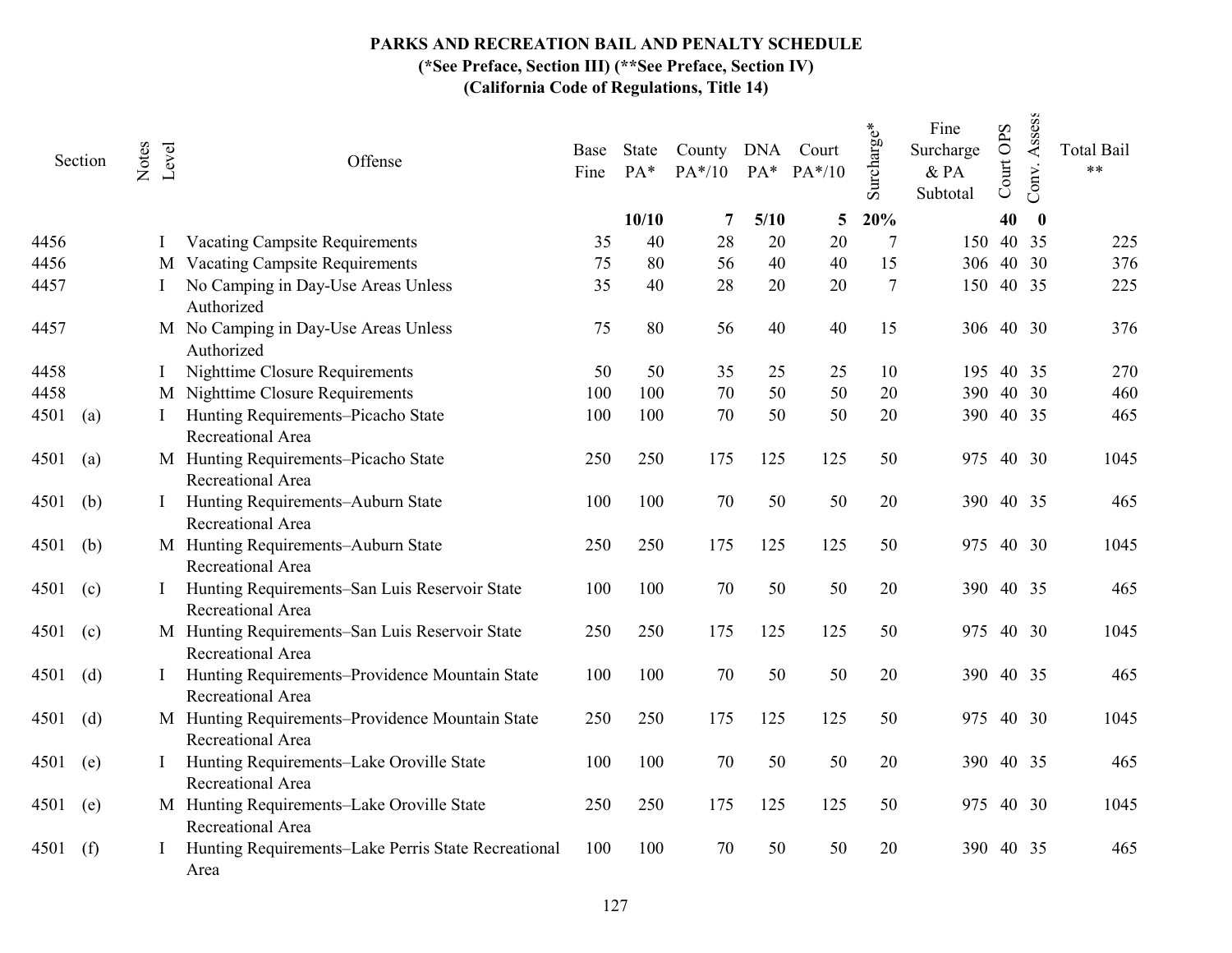|      | Section | Notes | Level | Offense                                                                                                                            | Base<br>Fine | State<br>PA* | County DNA Court<br>$PA*/10$ |             | PA* PA*/10 | Surcharge*     | Fine<br>Surcharge<br>$\&$ PA<br>Subtotal | Court OPS | Assess<br>Conv.           | <b>Total Bail</b><br>$**$ |
|------|---------|-------|-------|------------------------------------------------------------------------------------------------------------------------------------|--------------|--------------|------------------------------|-------------|------------|----------------|------------------------------------------|-----------|---------------------------|---------------------------|
| 4501 |         |       |       |                                                                                                                                    | 250          | 10/10<br>250 | 7<br>175                     | 5/10<br>125 | 5<br>125   | 20%<br>50      | 975                                      | 40        | $\boldsymbol{0}$<br>40 30 | 1045                      |
|      | (f)     |       |       | M Hunting Requirements-Lake Perris State<br>Recreational Area                                                                      |              |              |                              |             |            |                |                                          |           |                           |                           |
| 4501 | (g)     |       |       | Hunting Requirements-Harry A. Merlo State<br>Recreation Area                                                                       | 100          | 100          | 70                           | 50          | 50         | 20             | 390                                      |           | 40 35                     | 465                       |
| 4501 | (g)     |       |       | M Hunting Requirements-Harry A. Merlo State<br>Recreation Area                                                                     | 250          | 250          | 175                          | 125         | 125        | 50             | 975                                      |           | 40 30                     | 1045                      |
| 4501 | (h)     |       |       | Hunting Requirements-Franks Tract State<br>Recreational Area                                                                       | 100          | 100          | 70                           | 50          | 50         | 20             |                                          | 390 40 35 |                           | 465                       |
| 4501 | (h)     |       |       | M Hunting Requirements-Franks Tract State<br>Recreational Area                                                                     | 250          | 250          | 175                          | 125         | 125        | 50             | 975                                      |           | 40 30                     | 1045                      |
| 4600 | (a)     |       |       | Restrictions-San Simeon Historical<br>Monument-Tours                                                                               | 35           | 40           | 28                           | 20          | 20         | $\tau$         | 150                                      |           | 40 35                     | 225                       |
| 4600 | (a)     |       |       | M Restrictions-San Simeon Historical<br>Monument-Tours                                                                             | 75           | 80           | 56                           | 40          | 40         | 15             |                                          | 306 40 30 |                           | 376                       |
| 4600 | (b)     |       |       | Restrictions-San Simeon Historical<br>Monument-Objects + Damages                                                                   | 35           | 40           | 28                           | 20          | 20         | 7              |                                          | 150 40 35 |                           | 225                       |
| 4600 | (b)     |       |       | M Restrictions-San Simeon Historical<br>Monument-Objects + Damages                                                                 | 75           | 80           | 56                           | 40          | 40         | 15             |                                          | 306 40 30 |                           | 376                       |
| 4600 | (c)     |       |       | Restrictions-San Simeon Historical Monument-Food<br>$+$ Damages                                                                    | 35           | 40           | 28                           | 20          | 20         | $\tau$         | 150                                      |           | 40 35                     | 225                       |
| 4600 | (c)     |       |       | M Restrictions-San Simeon Historical Monument-Food<br>+ Damages                                                                    | 75           | 80           | 56                           | 40          | 40         | 15             |                                          | 306 40 30 |                           | 376                       |
| 4600 | (d)     |       |       | Restrictions-San Simeon Historical<br>Monument-Cameras                                                                             | 35           | 40           | 28                           | 20          | 20         | 7              | 150                                      |           | 40 35                     | 225                       |
| 4600 | (d)     |       |       | M Restrictions-San Simeon Historical<br>Monument-Cameras                                                                           | 75           | 80           | 56                           | 40          | 40         | 15             |                                          | 306 40 30 |                           | 376                       |
| 4601 | (a)     |       |       | Restrictions-Torrey Pines, Point Lobos State<br>Reserves, and Penasquitos Marsh Natural State<br><b>Recreational Areas-Picnics</b> | 35           | 40           | 28                           | 20          | 20         | $\overline{7}$ | 150                                      |           | 40 35                     | 225                       |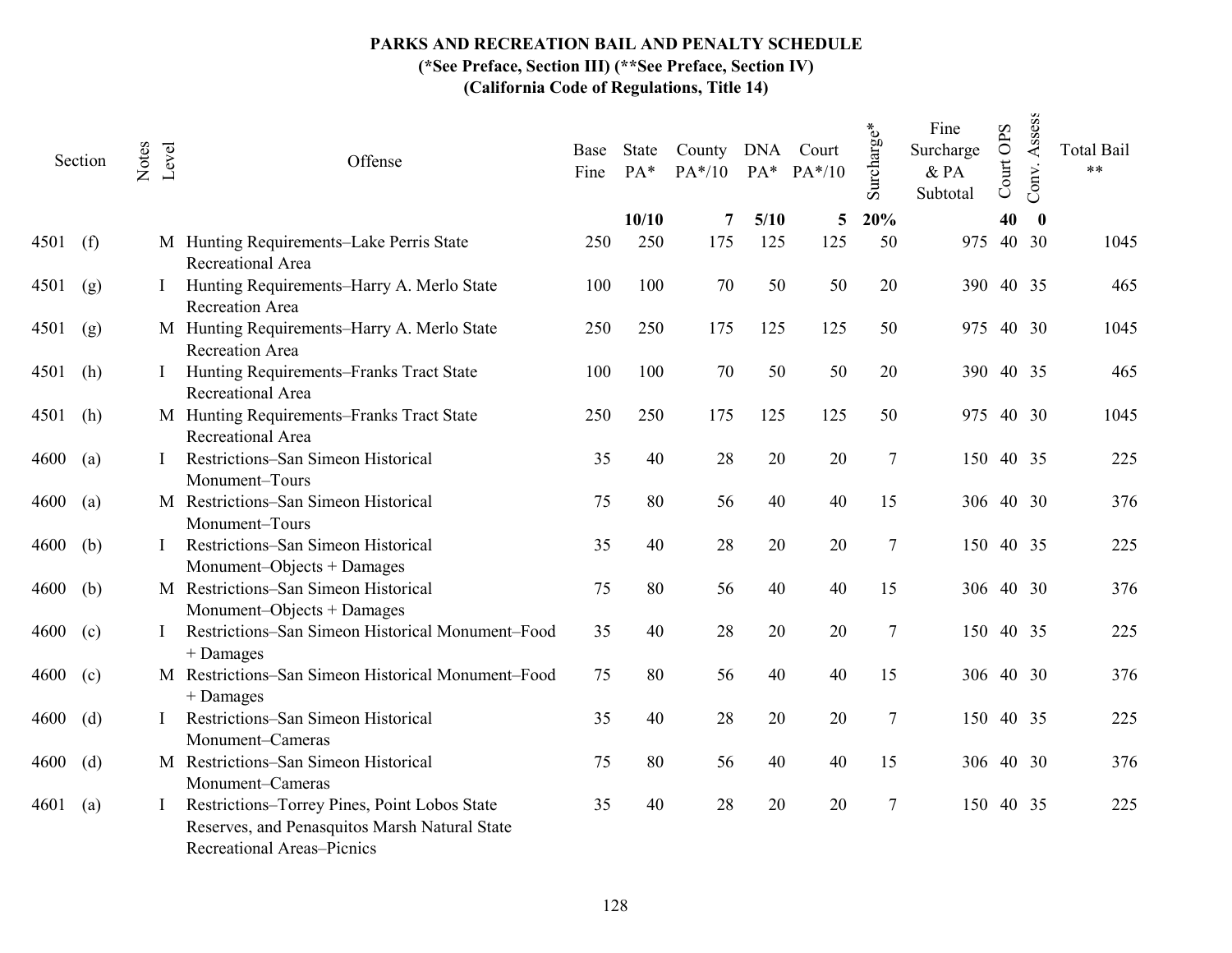# PARKS AND RECREATION BAIL AND PENALTY SCHEDULE

(\*See Preface, Section III) (\*\*See Preface, Section IV)

|      | Section | Notes | Level | Offense                                                                                                                                 | Base<br>Fine | State<br>PA* | County<br>$PA*/10$ | $PA*$ | DNA Court<br>$PA*/10$ | Surcharge* | Fine<br>Surcharge<br>& PA<br>Subtotal | Court OPS | Assess<br>Conv.  | <b>Total Bail</b><br>$**$ |
|------|---------|-------|-------|-----------------------------------------------------------------------------------------------------------------------------------------|--------------|--------------|--------------------|-------|-----------------------|------------|---------------------------------------|-----------|------------------|---------------------------|
|      |         |       |       |                                                                                                                                         |              | 10/10        | 7                  | 5/10  | 5                     | 20%        |                                       | 40        | $\boldsymbol{0}$ |                           |
| 4601 | (a)     |       |       | M Restrictions-Torrey Pines, Point Lobos State<br>Reserves, and Penasquitos Marsh Natural State<br><b>Recreational Areas-Picnics</b>    | 75           | 80           | 56                 | 40    | 40                    | 15         | 306                                   |           | 40 30            | 376                       |
| 4601 | (b)     |       |       | Restrictions-Torrey Pines, Point Lobos State<br>Reserves, and Penasquitos Marsh Natural State<br>Recreational Areas-Designated Trails   | 35           | 40           | 28                 | 20    | 20                    | 7          | 150 40 35                             |           |                  | 225                       |
| 4601 | (b)     |       |       | M Restrictions-Torrey Pines, Point Lobos State<br>Reserves, and Penasquitos Marsh Natural State<br>Recreational Areas-Designated Trails | 75           | 80           | 56                 | 40    | 40                    | 15         | 306 40 30                             |           |                  | 376                       |
| 4603 | (a)     |       |       | Restrictions-Angel Island State Park-<br><b>Boat Docking</b>                                                                            | 100          | 100          | 70                 | 50    | 50                    | 20         | 390 40 35                             |           |                  | 465                       |
| 4603 | (a)     |       |       | M Restrictions-Angel Island State Park-<br><b>Boat Docking</b>                                                                          | 250          | 250          | 175                | 125   | 125                   | 50         | 975                                   |           | 40 30            | 1045                      |
| 4604 |         |       |       | Restrictions-Carrizo Impact Area                                                                                                        | 100          | 100          | 70                 | 50    | 50                    | 20         | <b>390</b>                            |           | 40 35            | 465                       |
| 4604 |         |       |       | M Restrictions-Carrizo Impact Area                                                                                                      | 500          | 500          | 350                | 250   | 250                   | 100        | 1950                                  |           | 40 30            | 2020                      |
| 4608 |         |       |       | Restrictions-Mt. San Jacinto State<br>Wilderness                                                                                        | 50           | 50           | 35                 | 25    | 25                    | 10         | 195                                   |           | 40 35            | 270                       |
| 4608 |         |       |       | M Restrictions-Mt. San Jacinto State<br>Wilderness                                                                                      | 100          | 100          | 70                 | 50    | 50                    | 20         | 390                                   |           | 40 30            | 460                       |
| 4609 | (b)     |       |       | Restrictions-Pismo Dunes State Vehicular<br>Recreational Area-Towing                                                                    | 50           | 50           | 35                 | 25    | 25                    | 10         | 195                                   |           | 40 35            | 270                       |
| 4609 | (b)     |       |       | M Restrictions-Pismo Dunes State Vehicular<br>Recreational Area-Towing                                                                  | 100          | 100          | 70                 | 50    | 50                    | 20         | 390                                   |           | 40 30            | 460                       |
| 4609 | (b)(3)  |       |       | Restrictions-Pismo Dunes-Off-Highway<br>Vehicles                                                                                        | 50           | 50           | 35                 | 25    | 25                    | 10         | 195                                   |           | 40 35            | 270                       |
| 4609 | (b)(3)  |       |       | M Restrictions-Pismo Dunes-Off-Highway<br>Vehicles                                                                                      | 100          | 100          | 70                 | 50    | 50                    | 20         | 390 40 30                             |           |                  | 460                       |
| 4609 | (b)(4)  |       |       | Restrictions-Pismo Dunes-Safety<br>Equipment                                                                                            | 50           | 50           | 35                 | 25    | 25                    | 10         | 195                                   |           | 40 35            | 270                       |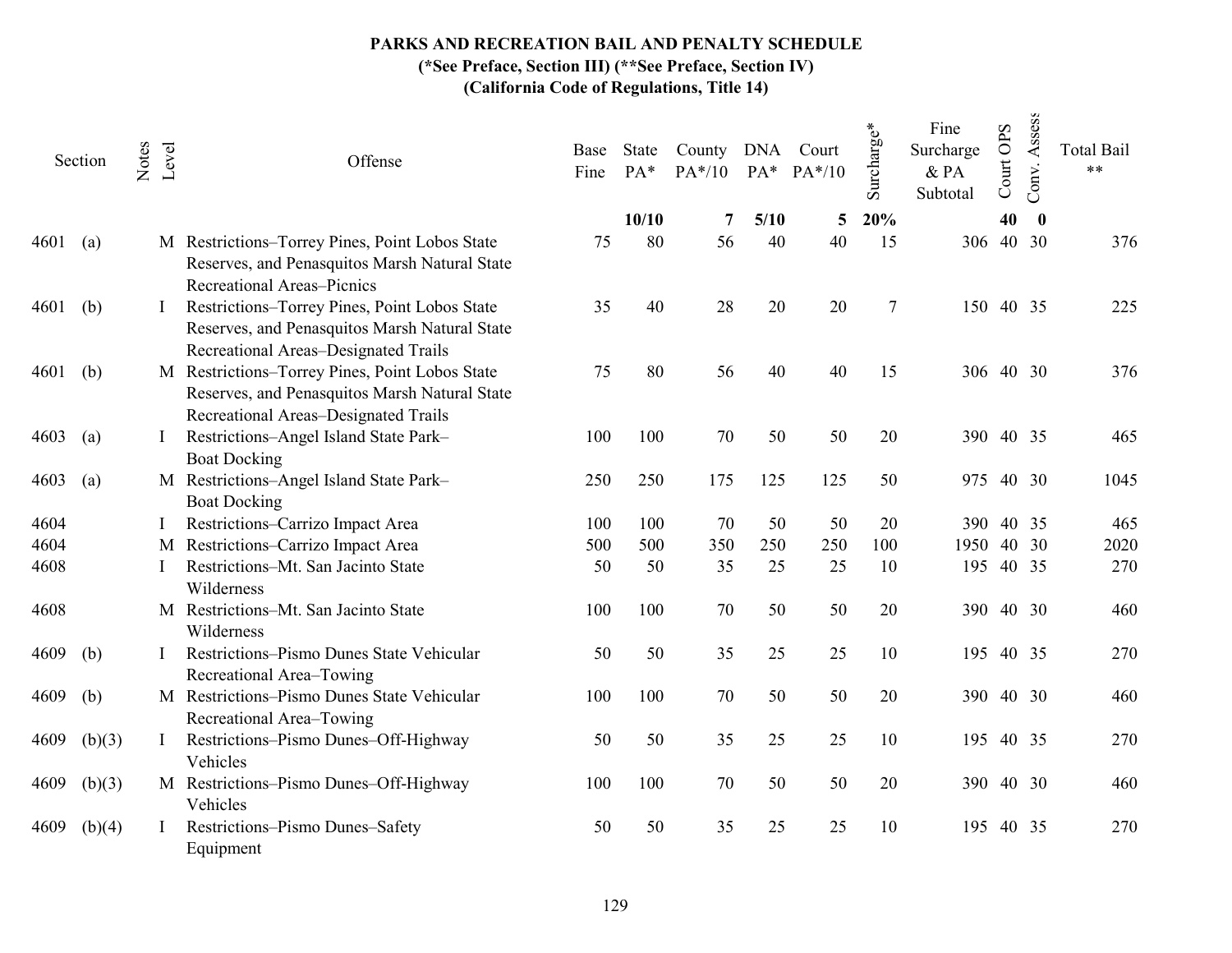|      | Section | Notes | Level | Offense                                                  | Base<br>Fine | State<br>PA* | County DNA Court<br>$PA*/10$ | $PA*$      | $PA*/10$ | Surcharge* | Fine<br>Surcharge<br>& PA<br>Subtotal | Court OPS | Assess<br>Conv.   | <b>Total Bail</b><br>$***$ |
|------|---------|-------|-------|----------------------------------------------------------|--------------|--------------|------------------------------|------------|----------|------------|---------------------------------------|-----------|-------------------|----------------------------|
| 4609 | (b)(4)  |       |       | M Restrictions-Pismo Dunes-Safety                        | 100          | 10/10<br>100 | 7<br>70                      | 5/10<br>50 | 5<br>50  | 20%<br>20  | 390                                   | 40        | $\bf{0}$<br>40 30 | 460                        |
|      |         |       |       | Equipment                                                |              |              |                              |            |          |            |                                       |           |                   |                            |
| 4610 | (a)     |       |       | Unlicensed Driver Off-Highway<br>Requirements            | 50           | 50           | 35                           | 25         | 25       | 10         | 195                                   |           | 40 35             | 270                        |
| 4610 | (a)     |       |       | M Unlicensed Driver Off-Highway<br>Requirements          | 100          | 100          | 70                           | 50         | 50       | 20         | 390                                   |           | 40 30             | 460                        |
| 4610 | (b)     |       |       | Unlicensed Driver Off-Highway<br>Capabilities            | 50           | 50           | 35                           | 25         | 25       | 10         | 195                                   |           | 40 35             | 270                        |
| 4610 | (b)     |       |       | M Unlicensed Driver Off-Highway<br>Capabilities          | 100          | 100          | 70                           | 50         | 50       | 20         | 390                                   |           | 40 30             | 460                        |
| 4611 | (c)     |       |       | Rockhounding-Commercial Restrictions                     | 50           | 50           | 35                           | 25         | 25       | 10         | 195                                   |           | 40 35             | 270                        |
| 4611 | (c)     |       |       | M Rockhounding-Commercial Restrictions                   | 100          | 100          | 70                           | 50         | 50       | 20         | 390                                   |           | 40 30             | 460                        |
| 4611 | (d)     |       |       | Rockhounding-Maximum Take Allowed<br>15 Pounds per Day   | 50           | 50           | 35                           | 25         | 25       | 10         | 195                                   |           | 40 35             | 270                        |
| 4611 | (d)     |       |       | M Rockhounding-Maximum Take Allowed<br>15 Pounds per Day | 100          | 100          | 70                           | 50         | 50       | 20         | 390                                   |           | 40 30             | 460                        |
| 4611 | (e)     |       |       | Rockhounding-Use of Tools                                | 50           | 50           | 35                           | 25         | 25       | 10         | 195                                   |           | 40 35             | 270                        |
| 4611 | (e)     |       |       | M Rockhounding-Use of Tools                              | 100          | 100          | 70                           | 50         | 50       | 20         | 390                                   |           | 40 30             | 460                        |
| 4611 | (f)     |       |       | Rockhounding-Prohibited in Swimming/Boating<br>Areas     | 50           | 50           | 35                           | 25         | 25       | 10         | 195                                   |           | 40 35             | 270                        |
| 4611 | (f)     |       |       | M Rockhounding-Prohibited in Swimming/Boating<br>Areas   | 100          | 100          | 70                           | 50         | 50       | 20         | 390                                   |           | 40 30             | 460                        |
| 4611 | (g)     |       |       | Rockhounding-Areas for Collecting<br>Limited             | 50           | 50           | 35                           | 25         | 25       | 10         | 195                                   |           | 40 35             | 270                        |
| 4611 | (g)     |       |       | M Rockhounding-Areas for Collecting<br>Limited           | 100          | 100          | 70                           | 50         | 50       | 20         | 390                                   |           | 40 30             | 460                        |
| 4611 | (h)     |       |       | Rockhounding-Indian Artifact Removal Prohibited          | 50           | 50           | 35                           | 25         | 25       | 10         | 195                                   |           | 40 35             | 270                        |
| 4611 | (h)     |       |       | M Rockhounding-Indian Artifact Removal Prohibited        | 100          | 100          | 70                           | 50         | 50       | 20         | 390                                   |           | 40 30             | 460                        |
| 4611 | (i)     |       |       | Rockhounding-Panning for Gold                            | 50           | 50           | 35                           | 25         | 25       | 10         | 195                                   |           | 40 35             | 270                        |
| 4611 | (i)     |       |       | M Rockhounding-Panning for Gold                          | 100          | 100          | 70                           | 50         | 50       | 20         | 390                                   |           | 40 30             | 460                        |
|      |         |       |       |                                                          |              |              |                              |            |          |            |                                       |           |                   |                            |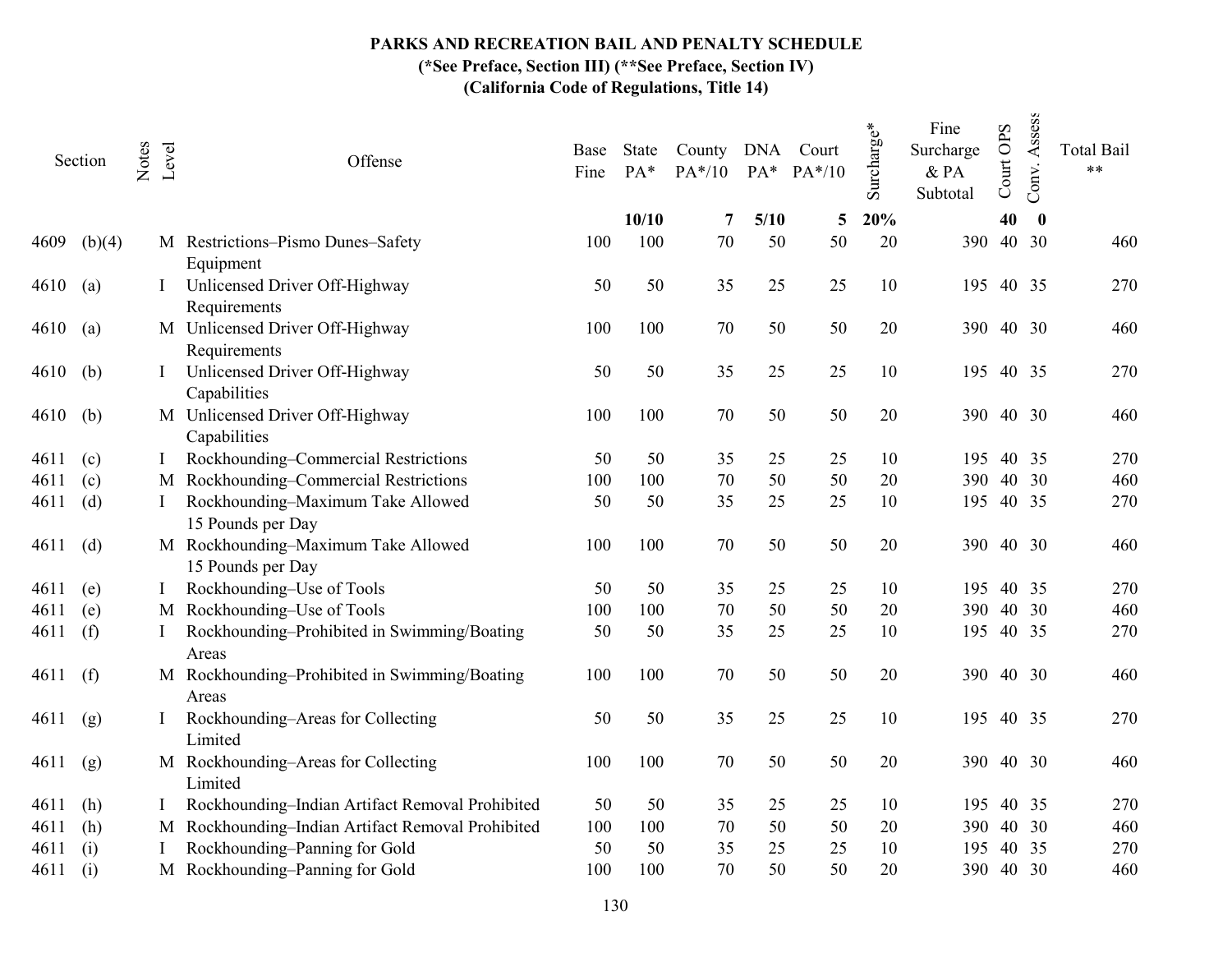|      | Section | Notes | Level | Offense                                                         | Base<br>Fine | State<br>PA* | County DNA Court<br>$PA*/10$ | $PA^*$     | $PA*/10$ | Surcharge* | Fine<br>Surcharge<br>$\&$ PA<br>Subtotal | Court OPS | Assess<br>Conv.           | <b>Total Bail</b><br>$***$ |
|------|---------|-------|-------|-----------------------------------------------------------------|--------------|--------------|------------------------------|------------|----------|------------|------------------------------------------|-----------|---------------------------|----------------------------|
| 4612 |         |       |       | Restrictions-Crystal Cove Historic<br>District                  | 100          | 10/10<br>100 | 7<br>70                      | 5/10<br>50 | 5<br>50  | 20%<br>20  | 390                                      | 40        | $\boldsymbol{0}$<br>40 35 | 465                        |
| 4612 |         |       |       | M Restrictions-Crystal Cove Historic<br>District                | 500          | 500          | 350                          | 250        | 250      | 100        | 1950                                     |           | 40 30                     | 2020                       |
| 4613 | (a)     |       |       | Restrictions-CA State Railroad Museum-Capacities                | 35           | 40           | 28                           | 20         | 20       | $\tau$     | 150                                      |           | 40 35                     | 225                        |
| 4613 | (a)     |       |       | M Restrictions-CA State Railroad Museum-Capacities              | 75           | 80           | 56                           | 40         | 40       | 15         |                                          | 306 40 30 |                           | 376                        |
| 4613 | (b)     |       |       | Restrictions-CA State Railroad<br>Museum-Photography            | 35           | 40           | 28                           | 20         | 20       | 7          |                                          | 150 40 35 |                           | 225                        |
| 4613 | (b)     |       |       | M Restrictions-CA State Railroad<br>Museum-Photography          | 75           | 80           | 56                           | 40         | 40       | 15         |                                          | 306 40 30 |                           | 376                        |
| 4613 | (c)     |       |       | Restrictions-CA State Railroad<br>Museum-Artifacts + Damages    | 35           | 40           | 28                           | 20         | 20       | $\tau$     | 150                                      | 40 35     |                           | 225                        |
| 4613 | (c)     |       |       | M Restrictions-CA State Railroad<br>Museum-Artifacts + Damages  | 75           | 80           | 56                           | 40         | 40       | 15         |                                          | 306 40 30 |                           | 376                        |
| 4613 | (d)     |       |       | Restrictions-CA State Railroad Museum-Climbing +<br>Damages     | 35           | 40           | 28                           | 20         | 20       | 7          |                                          | 150 40 35 |                           | 225                        |
| 4613 | (d)     |       |       | M Restrictions-CA State Railroad Museum-Climbing +<br>Damages   | 75           | 80           | 56                           | 40         | 40       | 15         |                                          | 306 40 30 |                           | 376                        |
| 4613 | (e)     |       |       | Restrictions-CA State Railroad Museum-Food/Drink<br>+ Damages   | 35           | 40           | 28                           | 20         | 20       | $\tau$     | 150                                      | 40 35     |                           | 225                        |
| 4613 | (e)     |       |       | M Restrictions-CA State Railroad Museum-Food/Drink<br>+ Damages | 75           | 80           | 56                           | 40         | 40       | 15         |                                          | 306 40 30 |                           | 376                        |
| 4650 |         |       |       | No Swimming Except in Designated<br>Areas                       | 50           | 50           | 35                           | 25         | 25       | 10         | 195                                      |           | 40 35                     | 270                        |
| 4650 |         |       |       | M No Swimming Except in Designated<br>Areas                     | 100          | 100          | 70                           | 50         | 50       | 20         | 390                                      |           | 40 30                     | 460                        |
| 4651 |         |       |       | No Boating/Water Skiing in Designated<br>Swimming Areas         | 100          | 100          | 70                           | 50         | 50       | 20         | 390                                      |           | 40 35                     | 465                        |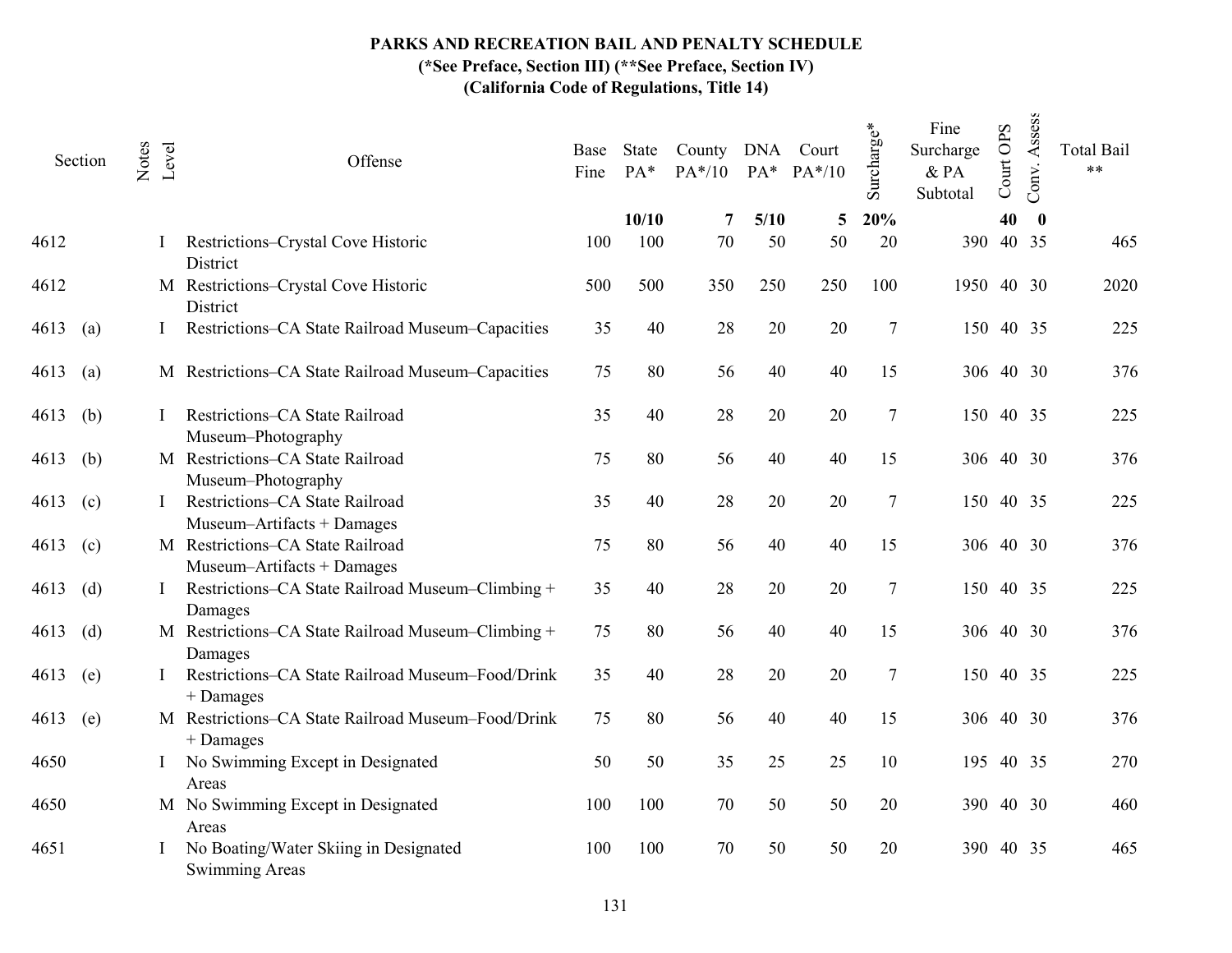|      | Section           | Notes | Level | Offense                                                                    | Base<br>Fine | State<br>$PA*$ | County DNA Court<br>$PA*/10$ | $PA*$ | $PA*/10$ | Surcharge* | Fine<br>Surcharge<br>$&$ PA<br>Subtotal | Court OPS | Assess<br>Conv. | <b>Total Bail</b><br>$***$ |
|------|-------------------|-------|-------|----------------------------------------------------------------------------|--------------|----------------|------------------------------|-------|----------|------------|-----------------------------------------|-----------|-----------------|----------------------------|
|      |                   |       |       |                                                                            |              | 10/10          | 7                            | 5/10  | 5        | 20%        |                                         | 40        | $\bf{0}$        |                            |
| 4651 |                   |       |       | M No Boating/Water Skiing in Designated<br><b>Swimming Areas</b>           | 500          | 500            | 350                          | 250   | 250      | 100        | 1950                                    |           | 40 30           | 2020                       |
| 4656 |                   |       |       | No Diving Allowed                                                          | 50           | 50             | 35                           | 25    | 25       | 10         | 195                                     |           | 40 35           | 270                        |
| 4656 |                   |       |       | M No Diving Allowed                                                        | 100          | 100            | 70                           | 50    | 50       | 20         | 390                                     |           | 40 30           | 460                        |
| 4657 |                   |       |       | No Boat Launching Where Posted                                             | 50           | 50             | 35                           | 25    | 25       | 10         | 195                                     |           | 40 35           | 270                        |
| 4657 |                   |       |       | M No Boat Launching Where Posted                                           | 100          | 100            | 70                           | 50    | 50       | 20         | 390                                     |           | 40 30           | 460                        |
| 4658 |                   |       |       | No Exceeding Posted Speed Limits in<br><b>Boats</b>                        | 50           | 50             | 35                           | 25    | 25       | 10         | 195                                     | 40 35     |                 | 270                        |
| 4658 |                   |       |       | M No Exceeding Posted Speed Limits in<br><b>Boats</b>                      | 100          | 100            | 70                           | 50    | 50       | 20         | 390                                     | 40 30     |                 | 460                        |
| 4659 |                   |       |       | Speed Restrictions for Nighttime Boat<br>Operation                         | 50           | 50             | 35                           | 25    | 25       | 10         | 195                                     |           | 40 35           | 270                        |
| 4659 |                   |       |       | M Speed Restrictions for Nighttime Boat<br>Operation                       | 100          | 100            | 70                           | 50    | 50       | 20         | 390                                     |           | 40 30           | 460                        |
| 4660 | (a)               |       |       | Vessel Overnight Stay Prohibited Except<br><b>Where Permitted</b>          | 50           | 50             | 35                           | 25    | 25       | 10         | 195                                     |           | 40 35           | 270                        |
| 4660 | $\left( a\right)$ |       |       | M Vessel Overnight Stay Prohibited Except<br><b>Where Permitted</b>        | 100          | 100            | 70                           | 50    | 50       | 20         | 390                                     |           | 40 30           | 460                        |
| 4660 | (b)               |       |       | Vessel Restrictions Apply if Posted                                        | 50           | 50             | 35                           | 25    | 25       | 10         | 195                                     |           | 40 35           | 270                        |
| 4660 | (b)               |       |       | M Vessel Restrictions Apply if Posted                                      | 100          | 100            | 70                           | 50    | 50       | 20         | 390                                     |           | 40 30           | 460                        |
| 4660 | (c)               |       |       | Abandoned Vessels Must Be Removed by Registered<br>Owner of Notification   | 50           | 50             | 35                           | 25    | 25       | 10         | 195                                     |           | 40 35           | 270                        |
| 4660 | (c)               |       |       | M Abandoned Vessels Must Be Removed by Registered<br>Owner of Notification | 100          | 100            | 70                           | 50    | 50       | 20         | 390                                     |           | 40 30           | 460                        |
| 4661 |                   |       |       | Restrictions for Disposal of Waste From<br><b>Boats</b>                    | 50           | 50             | 35                           | 25    | 25       | 10         | 195                                     | 40 35     |                 | 270                        |
| 4661 |                   |       |       | M Restrictions for Disposal of Waste From<br><b>Boats</b>                  | 100          | 100            | 70                           | 50    | 50       | 20         | 390                                     |           | 40 30           | 460                        |
| 4662 | (a)               |       |       | Vessel Inspection Requirements-Any Time                                    | 50           | 50             | 35                           | 25    | 25       | 10         | 195                                     | 40        | 35              | 270                        |
| 4662 | (a)               |       |       | M Vessel Inspection Requirements-Any Time                                  | 100          | 100            | 70                           | 50    | 50       | 20         |                                         | 390 40 30 |                 | 460                        |